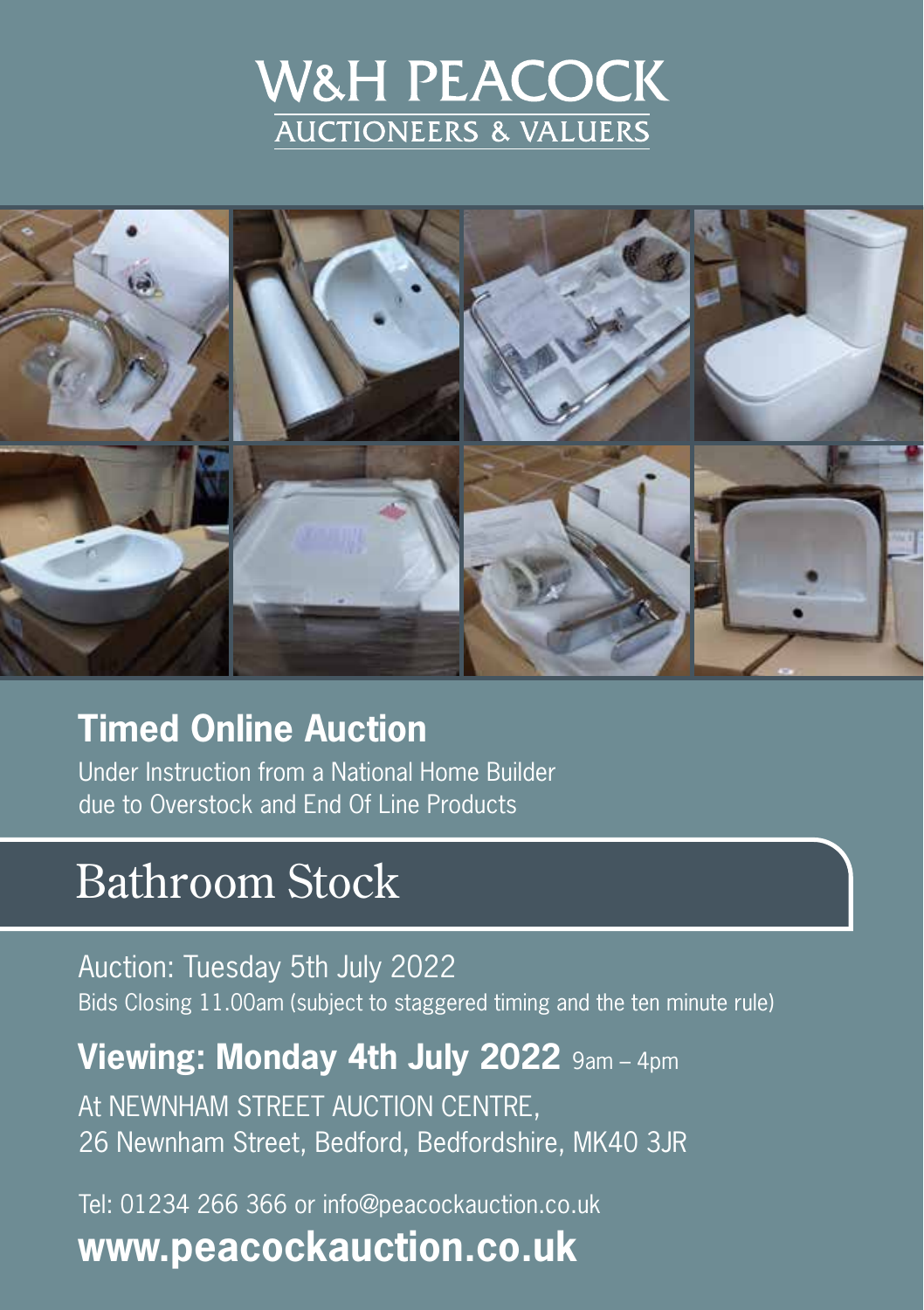## **W&H PEACOCK AUCTIONEERS & VALUERS**

### **TIMED ONLINE AUCTION**

Under Instruction from a National Home Builder due to Overstock and End Of Line Products

# Bathroom Stock

Approximately 120 pallets of assorted bathroom stock to include; toilet pan, cistern and seat sets; hand basins and pedestals, shower screens and trays, steel baths, bath and basin mixer taps & thermostatic shower mixers

#### **Lot 1 - 8**

4x boxes of 8x Yolanda 2 wash basin mono mixer taps (32x total)

#### **Lot 9**

3x boxes of 8x Yolanda 2 wash basin mono mixer taps (24x total)

#### **Lot 10 - 15**

5x boxes of 6x Casper wash basin mono mixer taps (30x total)

#### **Lot 16**

9x boxes of 6x Casper wash basin mono mixer taps (54x total)

#### **Lot 17 - 19**

15x ATL/ALT closed back close coupled toilet bowl with fixings, matching close coupled cistern with dual flush fittings and slim toilet seat with soft close

#### **Lot 20 - 21**

12x ATL/ALT closed back close coupled toilet bowl with fixings, matching close coupled cistern with dual flush fittings and slim toilet seat with soft close

#### **Lot 22**

2x 1200x800mm rectangular skin resin shower trays

#### **Lot 23**

14x MED toilet bowls with closed backs, matching close coupled cistern with dual flush fittings and Med Slim toilet seat

#### **Lot 24**

7x 800x800x1950mm quadrant shower enclosures (7 sets of 2x boxes)

#### **Lot 25**

14x 900x900mm square resin shower trays

#### **Lot 26**

9x 800x800mm square skin resin shower trays

#### **Lot 27**

7x Med toilet bowls with closed backs, with matching close coupled cisterns, flush fittings and slim toilet seats

#### **Lot 28**

14x ATL/ALT closed back close coupled toilet bowls with fixings, with matching close coupled cisterns, dual flush fittings and slim toilet seat with soft close

#### **Lot 29**

12x ATL/ALT closed back close coupled toilet bowls with fixings, with matching close coupled cisterns, dual flush fittings and slim toilet seat with soft close

#### **Lot 30**

8x Med toilet bowls with closed backs, matching close coupled cisterns and flush fittings, slim toilet seat

#### **Lot 31**

6x 1400mm sliding door shower panels (comes in 12x boxes), plus additional 900mm pivot door and spare 1400mm moving panel

#### **Lot 32**

16x Pac close coupled toilet bowls with fixings, close coupled cistern and flush, slim toilet seat

#### **Lot 33**

12x Pac close coupled toilet bowls with fixings, close coupled cistern and flush, slim toilet seat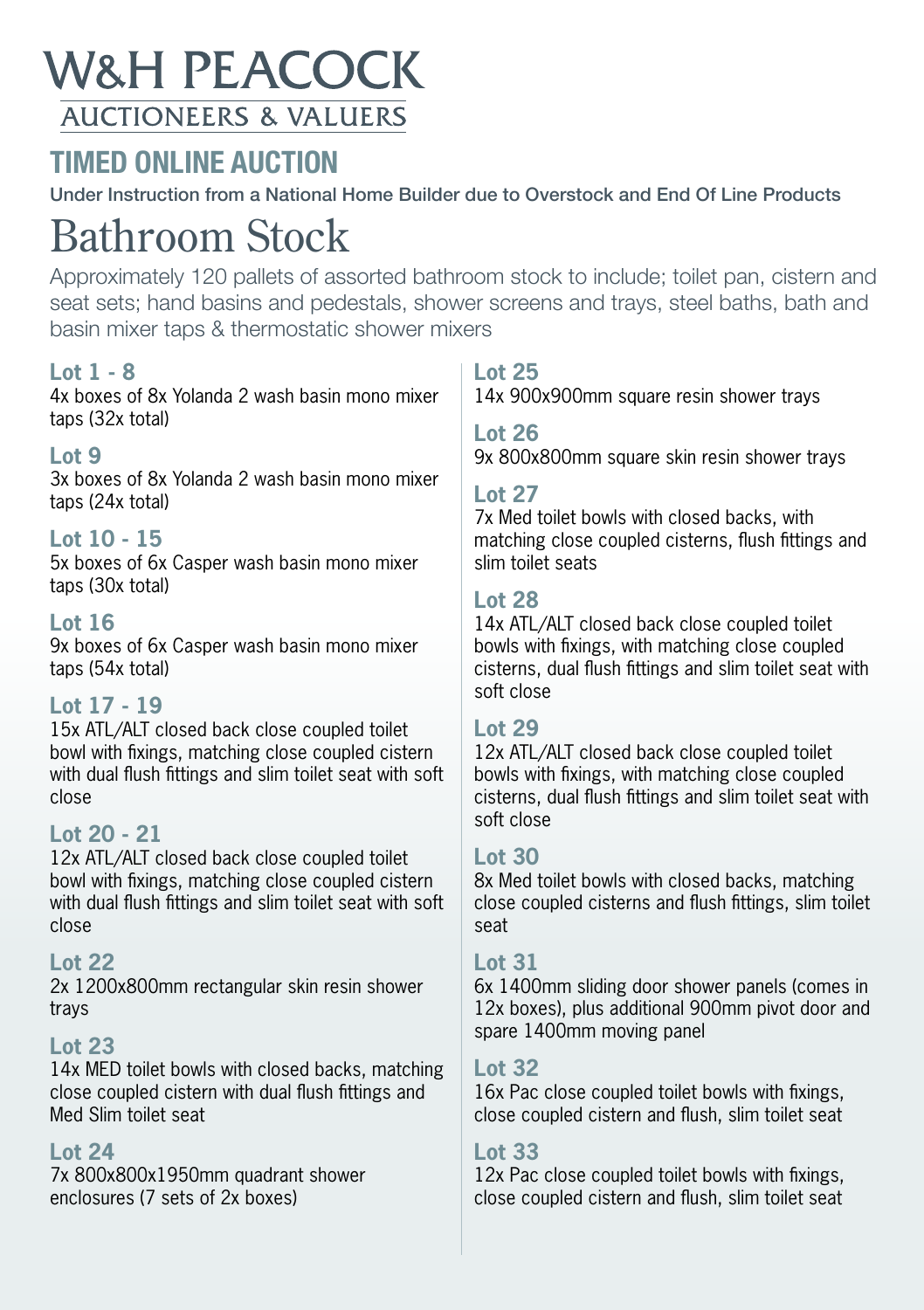#### **Lot 34 - 36**

15x ATL/ALT closed back close coupled toilet bowls with fixings, with matching close coupled cisterns, dual flush fittings and slim toilet seat with soft close

#### **Lot 37 - 38**

12x ATL/ALT closed back close coupled toilet bowls with fixings, with matching close coupled cisterns, dual flush fittings and slim toilet seat with soft close

#### **Lot 39**

10x 1400x800mm rectangular skin resin shower trays

#### **Lot 40**

14x 900x900mm quadrant skin resin shower trays

**Lot 41** 6x BAL hand basins, 560mm with matching full height pedestals

**Lot 42** 14x 800x800mm square skin resin shower trays

**Lot 43** 12x 1400x800mm rectangular skin resin shower trays

**Lot 44** 2x 900x1950mm single shower panels

#### **Lot 45 - 52**

3x boxes of 8x Sienna wash basin mono mixer taps (24x total)

**Lot 53** 8x 1400x1950mm sliding shower doors (8x showers, comes in 16x boxes)

#### **Lot 54** 12x 900x900mm quadrant shower enclosures (12 showers, comes in 24x boxes), plus additional single moving panel

**Lot 55 - 57** 14x 800x800mm square skin resin shower trays

**Lot 58** 12x 900x900mm square skin resin shower trays

**Lot 59** 14x 1400x800mm rectangular skin resin shower trays

#### **Lot 60**

12x PAC close coupled toilet bowls with fixings, matching cisterns and flush fittings, and slim toilet seats

#### **Lot 61 - 67**

3x boxes of 8x Sienna wash basin mono mixer taps (24x total)

#### **Lot 68**

6x boxes of 8x Sienna wash basin mono mixer taps (48x total)

**Lot 69** 14x 900x900mm quad skin resin shower trays

**Lot 70 - 71** 14x 800x800mm quad skin resin shower trays

**Lot 72** 12x 1400x800mm rectangular skin resin shower trays

**Lot 73** 12x 800x1950mm pivot shower doors

#### **Lot 74**

12x ATL/ALT closed back close coupled toilet bowls with fixings and matching slim toilet seats with soft close (no cisterns)

#### **Lot 75**

12x PAC close coupled toilet bowls with fixings, matching close coupled cisterns and flush fittings, and slim toilet seat

#### **Lot 76 - 91**

2x boxes of 4x thermostatic shower mixer sets (8x total)

#### **Lot 92**

3x 1400x1950mm sliding shower doors (3x showers, comes in 6x boxes), plus additional spare moving panel

#### **Lot 93**

Large box containing plastic hand shower heads

**Lot 94 - 100** 2x boxes of 6x Sienna bath/shower mixers (12x total)

**Lot 101** 3x 800x1950mm shower side panels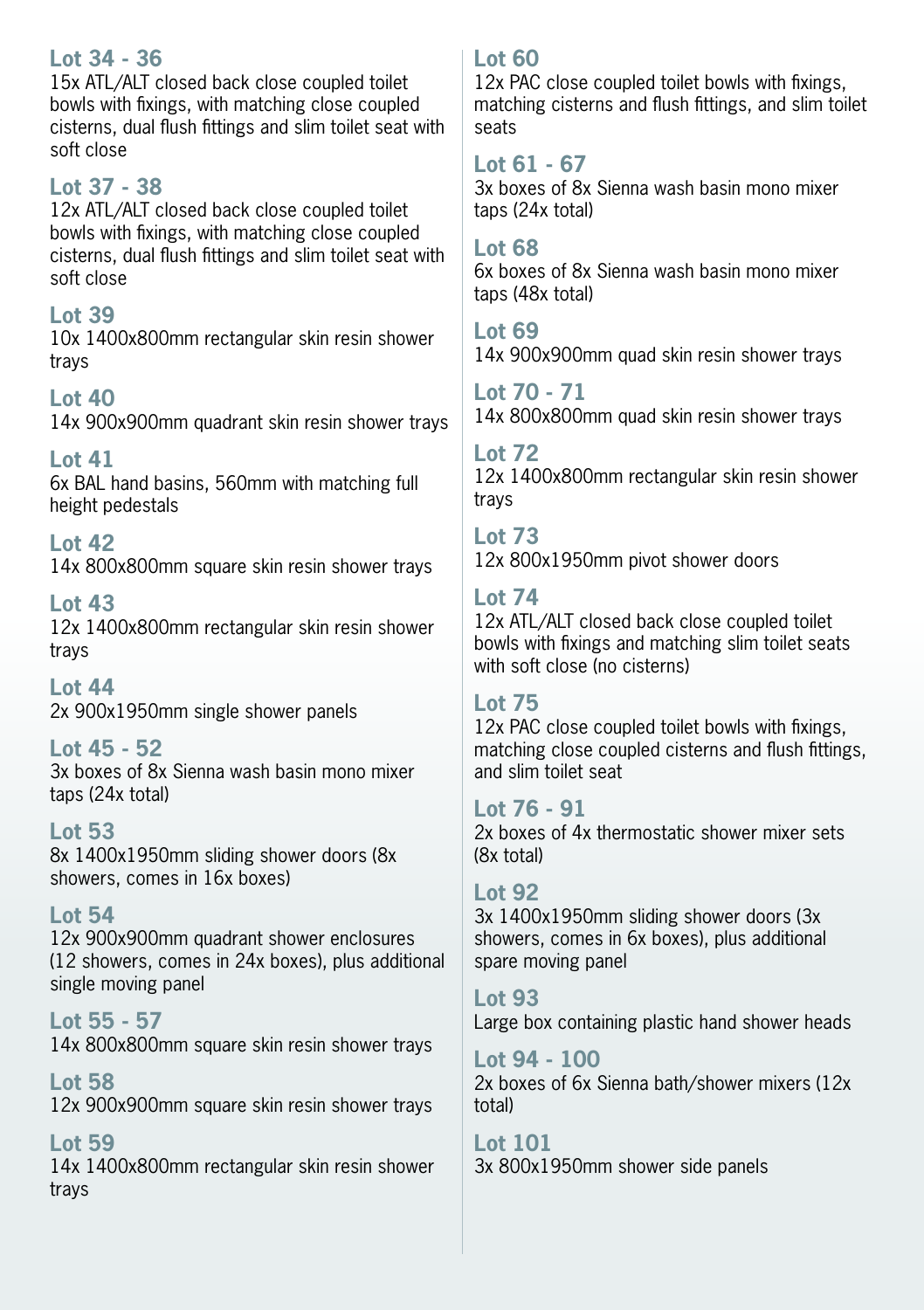#### **Lot 102**

12x PAC close coupled toilet bowls with fixings, matching close coupled cistern and fittings, and slim toilet seat

#### **Lot 103 - 104**

14x PAC hand basins with single tap hole, 560mm, with matching full height pedestals

#### **Lot 105**

5x MED/ALT hand basins with single tap hole, 550mm, plus 4x IVO/Flite 360mm cloakroom basins with single tap hole

#### **Lot 106 - 108**

2x boxes of 6x Sienna bath/shower mixers (12x total)

#### **Lot 109**

16x BAL open back close coupled toilets with matching closed coupled cisterns (no toilet seats)

#### **Lot 110**

12x NED toilet bowls with closed back, matching close coupled cisterns and flush fittings, and slim toilet seats

#### **Lot 111 - 115**

2x boxes of 6x Sienna bath/shower mixers (12x total)

**Lot 116 - 117** 5x steel baths 1700x700x390mm, two tap holes, with 4x matching bath feet packs

#### **Lot 118 - 123**

2x boxes of 4x thermostatic shower mixer sets (8x total)

#### **Lot 124**

30x ATL closed back close coupled toilet bowls with fixings (toilet bowls only)

**Lot 125 - 127** 4x boxes of 20x Eccentric nuts for bath tubs, pair at a time (80x total)

**Lot 128 - 134** 3x boxes of 20x Eccentric nuts for bath tubs, pair at a time (60x total)

#### **Lot 135 - 139**

12x PAC close coupled toilet bowls with fixings, with matching close coupled cistern and flush fittings, and slim toilet seats

#### **Lot 140**

Half pallet of PAC half pedestals for 560mm hand basins

#### **Lot 141 - 142**

30x PAC hand basins with single tap hole, 560mm, with matching half pedestals

#### **Lot 143**

29x PAC hand basins with single tap hole, 560mm, with matching half pedestals

#### **Lot 144**

28x PAC hand basins with single tap hole, 560mm, with matching half pedestals

#### **Lot 145**

14x 800x800mm square skin resin shower trays

#### **Lot 146**

14x 900x900mm square skin resin shower trays

#### **Lot 147**

18x NED toilet bowls with closed back, matching close coupled cisterns and flush fittings, and slim toilet seats

#### **Lot 148 - 150**

20x BAL hand basins, 560mm, with matching full height pedestals

#### **Lot 151**

12x ATL closed back close coupled toilet bowls with fixings, plus 7x PAC close coupled toilet bowls with fixings (toilet bowls only)

**Lot 152 - 155** 11x 900x1950mm pivot shower doors

**Lot 156 - 159** 11x 800x1950mm pivot shower doors

**Lot 160** 40x NED/ATL 450mm cloakroom hand basins

**Lot 161** 32x MED/ALT hand basins, single tap hole, 550mm

**Lot 162** 32x BAL closed coupled cisterns with flush fittings

**Lot 163** Approx. 30x mostly BAL half pedestals for hand basins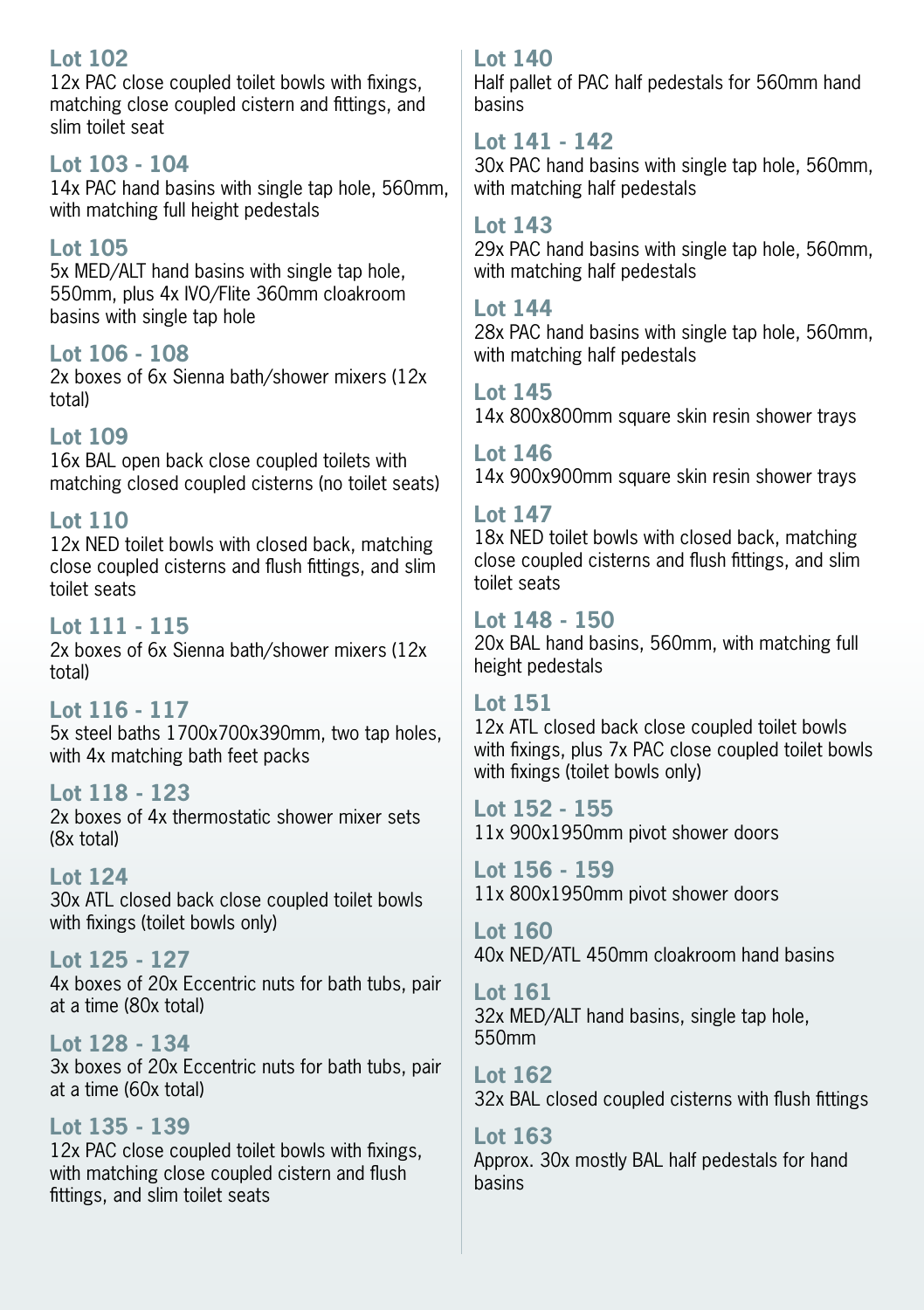#### **Lot 164** 24x ATL closed back close coupled toilet bowls with fixings **Lot 165** 2x pallets of BAL full height pedestals for hand basins, approx. 60x total **Lot 166**

2x pallets of BAL closed coupled cisterns with flush fittings, approx. 70x total

**Lot 167** 6x boxes containing large qty. assorted toilet seats

**Lot 168** Pallet of assorted bathroom white ceramic wares

**Lot 169 - 174** 8x 1400x1950mm sliding shower doors (8x showers, come in 16x boxes)

**Lot 175 - 176** 11x 900x1950mm pivot shower doors **Lot 177 - 178** 7x 800x800x1950mm quadrant shower enclosures (7x showers come in 14x boxes)

**Lot 179** 6x 800x800x1950mm quadrant shower enclosures (6x showers come in 12x boxes)

**Lot 180 - 181** 7x 900x900x1950mm quadrant shower enclosures (7x showers come in 14x boxes)

**Lot 182** 12x 800x1950mm pivot shower doors

**Lot 183** 11x 900x1950mm pivot shower doors

**Lot 184** 8x 1400x1950mm sliding shower doors (8x showers come in 16x boxes)

**Lot 185** Pallet of MED cisterns

**Lot 186** Pallet of assorted toilet seats

### Auction Ending: Tuesday 5th July 2022

Bids Closing 11.00am (subject to staggered timing and the ten minute rule)

## **Viewing: Monday 4th July, 9am to 4pm**

At NEWNHAM STREET AUCTION CENTRE, 26 Newnham Street, Bedford, Bedfordshire, MK40 3JR







Tel: 01234 266 366 or info@peacockauction.co.uk **www.peacockauction.co.uk**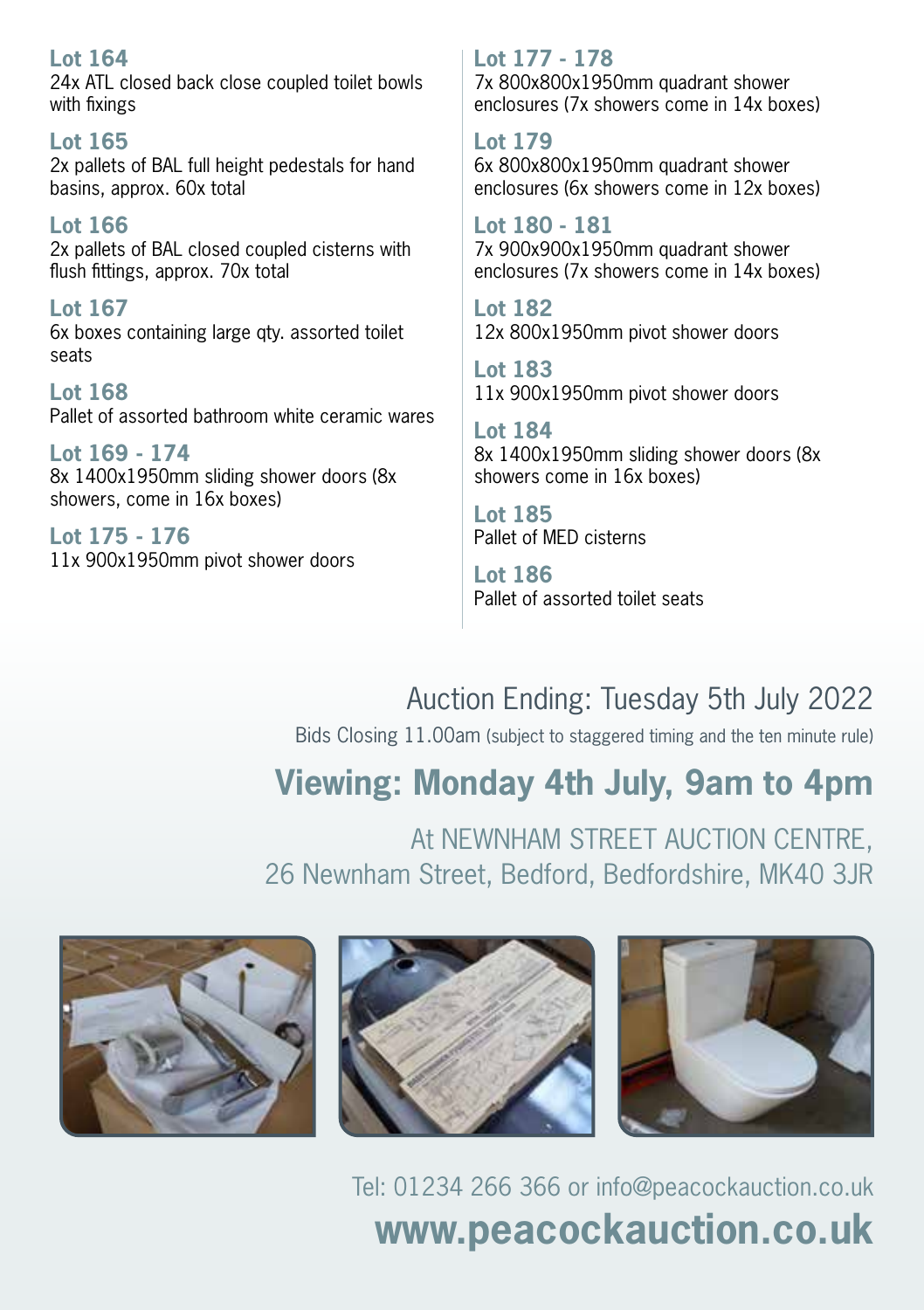

# **W&H PEACOCK AUCTIONEERS & VALUERS**

Established 1901

View the salerooms for our upcoming auctions and then relax with a coffee and a slice of cake...

Every Saturday our auctions feature approximately 2,500 lots of antique & general furniture, office furniture, modern electrical and household goods, vehicles, plant & machinery, garden equipment, commercial assets, ex-retail and other stock.



01234 266366 or info@peacockauction.co.uk www.peacockauction.co.uk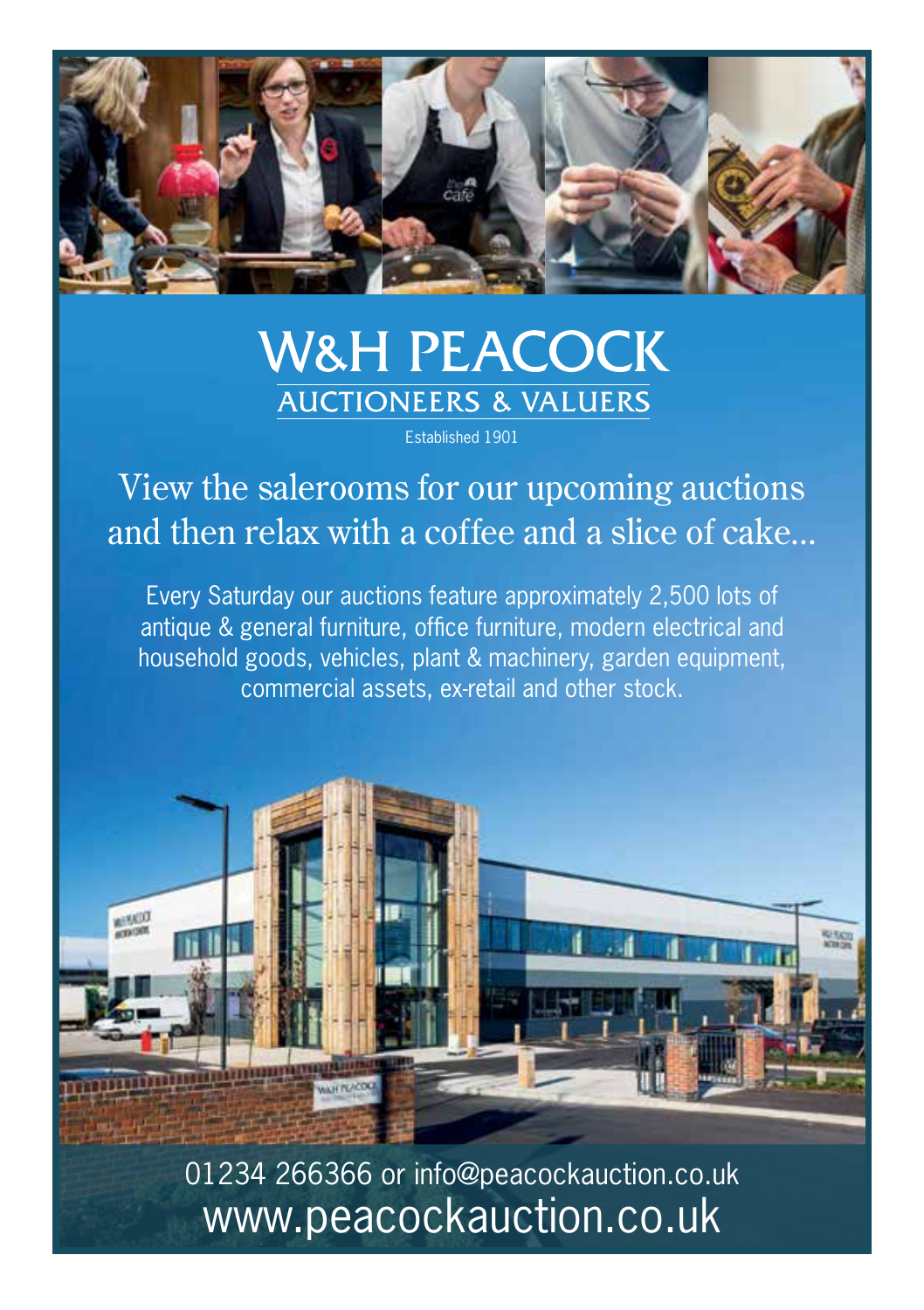

# **Wines and Spirits TO BE SOLD BY LIVE AUCTION** Friday 12th August 2022

Commencing at 11.00am

**Viewing: Friday Prior 9am - 5pm, Saturday Prior 9am - 1pm, Morning of sale from 9am**

### SALE ENTRIES NOW INVITED













**Bedford Auction Centre** Eastcotts Park, Wallis Way, Bedford, Bedfordshire MK42 0PE 01234 266 366 or wine@peacockauction.co.uk

**www.peacockauction.co.uk**